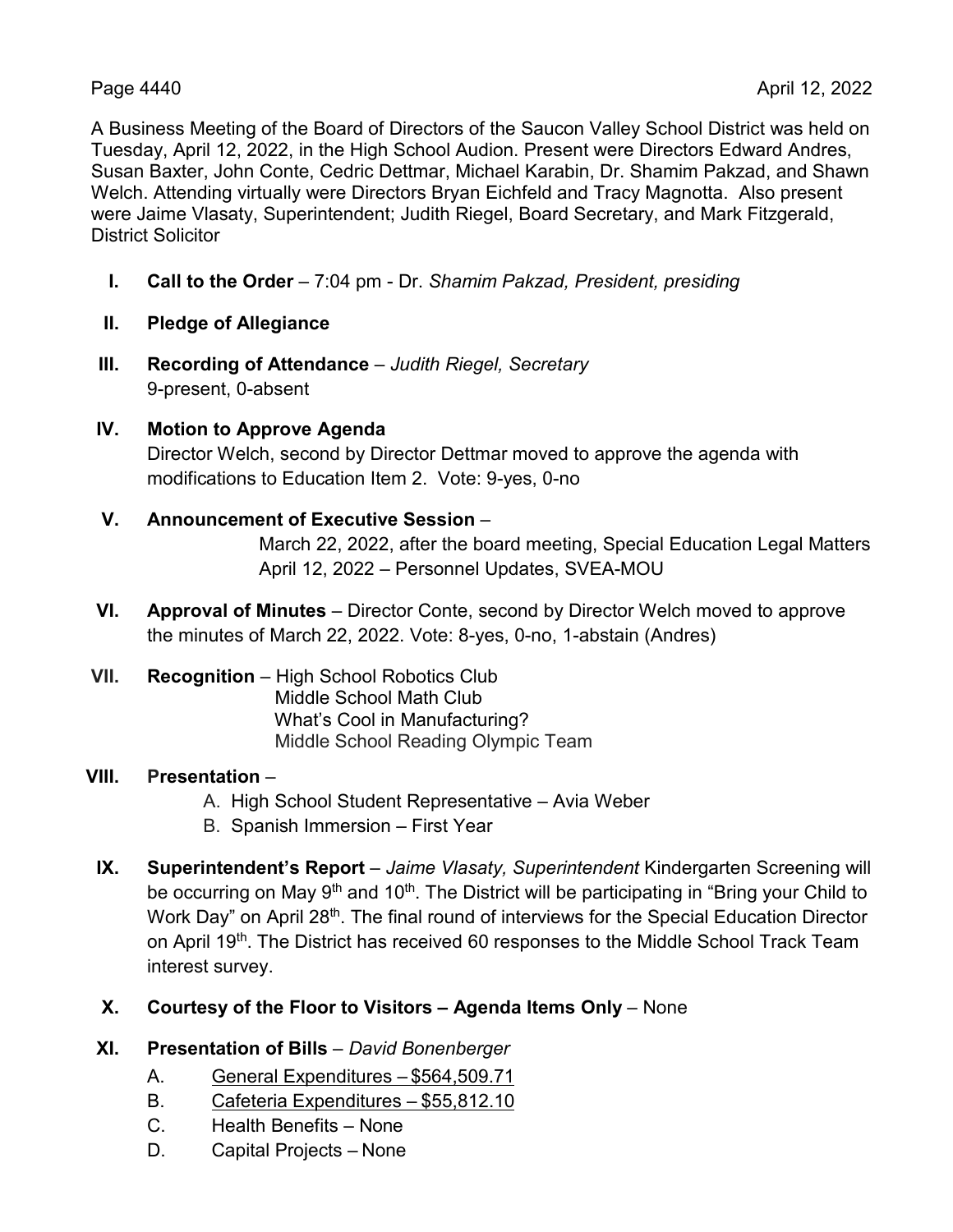1. Approve the above presentation of bills.

Director Dettmar, second by Director Welch moved to approve the Presentation of the Bills. Vote: 9-yes, 0-no

# **XII. Treasurer's Report** – *Cedric Dettmar/David Bonenberger*

- A. Cash Investment and Bond Activity None
- B. Condensed Board Summary Report None
- C. Capital Project Finance Report None
- D. Budget Transfers \$1,312.35
- E. Middle School Activity Report November 2021, December 2021, January 2022
- F. High School Activity Report None
	- 1. Approve the above Treasurer's Report

Director Dettmar, second by Director Conte moved to approve the Treasurer's Report. Vote: 9-yes, o-no

# **XIII. AGENDA ITEMS**

- **A. Education**
	- A. Academic & Personnel Committee Summary March 23, 2022
	- 1. Approve the 2022-2023 school calendar.
	- 2. Approve the attached MOU with the Saucon Valley Education Association regarding accrued sick time and use of personal days
	- 3. Approve the following High School clubs: Competition Cheer Club – Kristi Joy Fedorowicz - volunteer Fashion Club – Alexia Harstine - Volunteer
	- 4. Approve the Saucon Valley Senior Class trip to Dorney Park on May 20, 2022. There is no cost to the district. All fundraising will be done by the Saucon Valley Senior Class.
	- 5. Approve the second and final reading of the following policies: Policy 006 - Meetings Policy 903 - Public Participation in Board Meetings
	- 6. Approve the attached list of Surplus/Obsolete items

Director Dettmar, second by Director Conte moved to approve Education Items 2,3,4, & 6. Vote: 9-yes, 0-no

Director Dettmar, second by Director Conte moved to approve Education Items 1. Vote: 8-yes, 1-no (Andres)

Director Dettmar, second by Director Conte moved to approve Education Items 5. Vote: 9-yes, 1-no (Andres)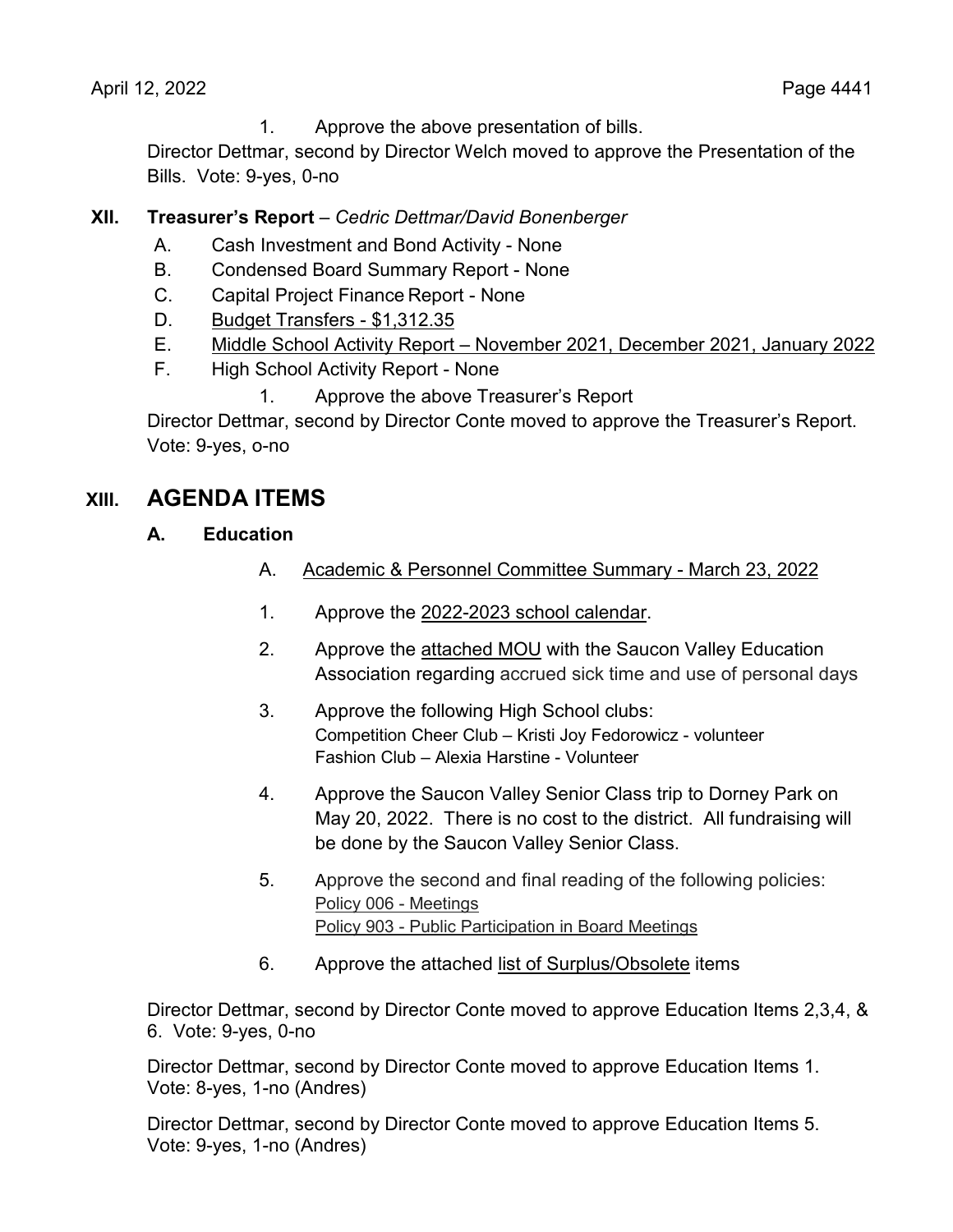### **B. Personnel**

- 1. Approve the retirement of Catherine Garrity, K-8 attendance administrative assistant. Ms. Garrity's last day will be July 1, 2022.
- 2. Approve the resignation of Leslie Kuka, paraprofessional, her last day will be April 12, 2022.
- 3. Approve a medical leave for Kathy Florindi, middle school administrative assistant, from April 19, 2022, to approximately May 30, 2022, or when released by her physician. She will be using her sick and vacation time during her absence. FMLA will run concurrently with her paid time off.
- 4. Approve the following unpaid medical leaves: Michael Wieder, custodian, extend unpaid leave from April 12, 2022, to approximately April 25, 2022. Mr. Weider has applied for Income Protection.

James Bartley, bus driver, until the start of the 2022-2023 school year.

- 5. Approve Nicole Hausman as a substitute custodian, at an hourly rate of \$18.00, with no benefits, effective upon completion of employment paperwork.
- 6. Approve Kelly Spradlin and Amanda Holveck as homebound instructors for the remainder of the 2021 – 2022 school year at \$40 per hour.
- 7. Approve a sabbatical request for Susan DeSmet, school nurse, for the first semester of the 2022-23 school year for study.

Director Dettmar, second by Director Karabin moved to approve Personnel Items 1-7. Vote: 9-yes, 0-no

#### **C. Facilities**

### **Recommendations for Approval NONE**

#### **D. Finance**

#### **2022-2023 Budget Timeline for the 2021-2022 School Year**

**May 31, 2022** - *District Deadline* to adopt the 2021-2022 proposed final budget and upload the signed Certification of Use of PDE-2028 into the Consolidated Financial Reporting System application.

**June 10, 2022** (20 days prior to final budget adoption deadline) – *District Deadline* to make the 2021- 2022 Proposed Final Budget available for public inspection on PDE-2028.

**June 20, 2022** (10 days prior to final budget adoption deadline) – *District Deadline* to offer public notice of its intent to adopt the 2021-2022 final budget.